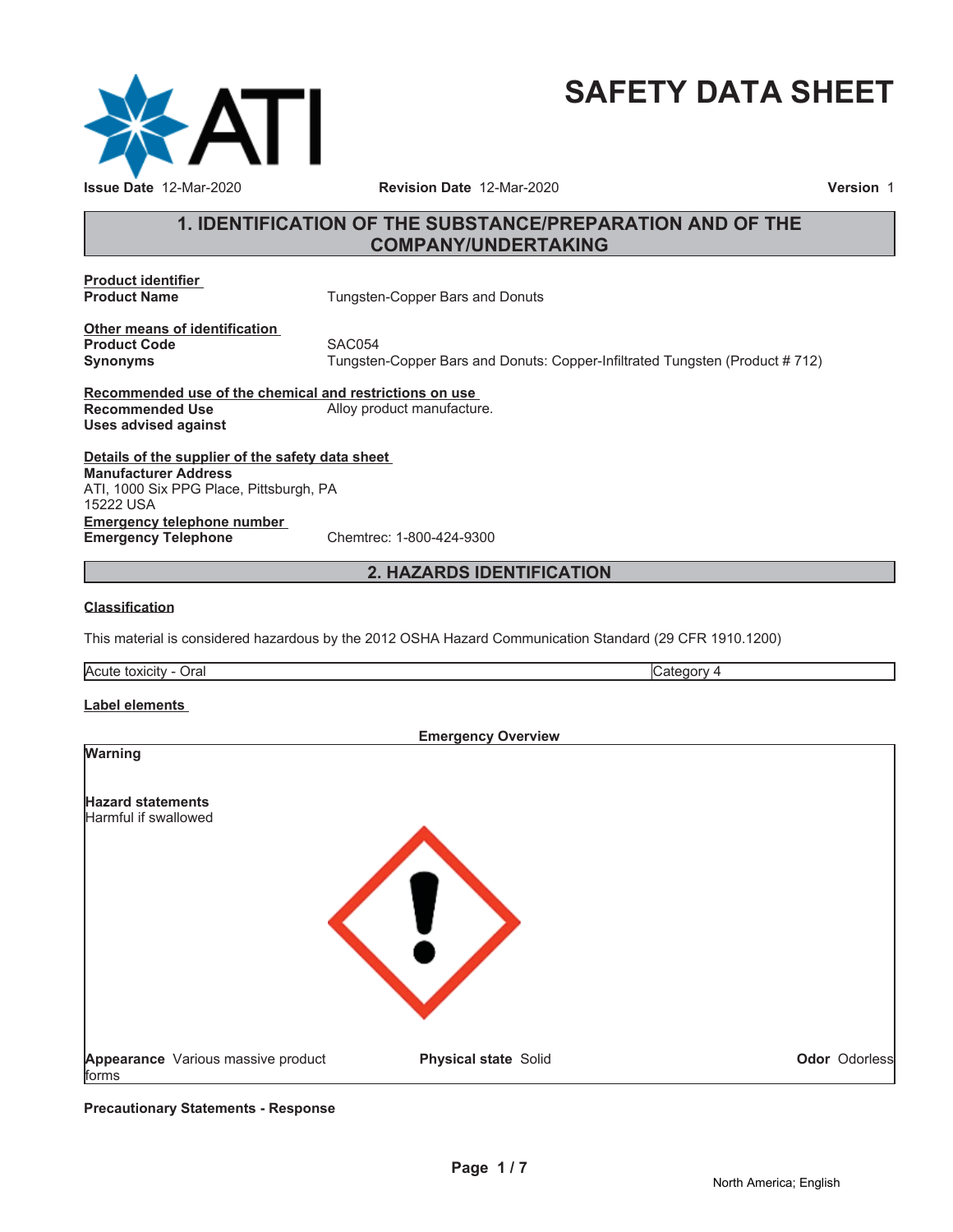#### IF SWALLOWED: Call a POISON CENTER or doctor/physician if you feel unwell

#### **Hazards not otherwise classified (HNOC)**

#### Not applicable

#### **Other Information**

When product is subjected to welding, burning, melting, sawing, brazing, grinding, buffing, polishing, or other similar heat-generating processes, the following potentially hazardous airborne particles and/or fumes may be generated: Zinc, copper, magnesium, or cadmium fumes may cause metal fume fever.

#### **3. COMPOSITION/INFORMATION ON INGREDIENTS**

\_\_\_\_\_\_\_\_\_\_\_\_\_\_\_\_\_\_\_\_\_\_\_\_\_\_\_\_\_\_\_\_\_\_\_\_\_\_\_\_\_\_\_\_\_\_\_\_\_\_\_\_\_\_\_\_\_\_\_\_\_\_\_\_\_\_\_\_\_\_\_\_\_\_\_\_\_\_\_\_\_\_\_\_\_\_\_\_\_\_\_\_\_

**Synonyms** Tungsten-Copper Bars and Donuts: Copper-Infiltrated Tungsten, (Product # 712).

| <b>Chemical Name</b> | <b>CAS No.</b> | Weight-% |
|----------------------|----------------|----------|
| ⊺unɑsten             | 7440-33-7      | 90       |
| :opper               | 7440-50-8      | u        |
|                      |                |          |

### **4. FIRST AID MEASURES**

| <b>First aid measures</b>                                   |                                                                                                                                                        |
|-------------------------------------------------------------|--------------------------------------------------------------------------------------------------------------------------------------------------------|
| Eye contact                                                 | In the case of particles coming in contact with eyes during processing, treat as with any<br>foreign object.                                           |
| <b>Skin Contact</b>                                         | None under normal use conditions.                                                                                                                      |
| <b>Inhalation</b>                                           | If excessive amounts of smoke, fume, or particulate are inhaled during processing, remove<br>to fresh air and consult a qualified health professional. |
| Ingestion                                                   | Not an expected route of exposure.                                                                                                                     |
| Most important symptoms and effects, both acute and delayed |                                                                                                                                                        |
| <b>Symptoms</b>                                             | May cause acute gastrointestinal effects if swallowed.                                                                                                 |
|                                                             | Indication of any immediate medical attention and special treatment needed                                                                             |
| Note to physicians                                          | Treat symptomatically.                                                                                                                                 |

# **5. FIRE-FIGHTING MEASURES**

#### **Suitable extinguishing media**

Product not flammable in the form as distributed, flammable as finely divided particles or pieces resulting from processing of this product. Isolate large fires and allow to burn out. Smother small fires with salt (NaCl) or class D dry powder fire extinguisher.

**Unsuitable extinguishing media** Do not spray water on burning metal as an explosion may occur. This explosive characteristic is caused by the hydrogen and steam generated by the reaction of water with the burning material.

#### **Specific hazards arising from the chemical**

Intense heat. WARNING: Fine particles resulting from grinding, buffing, polishing, or similar processes of this product may form combustible dust-air mixtures. Keep particles away from all ignition sources including heat, sparks, and flame. Prevent dust accumulations to minimize combustible dust hazard.

**Hazardous combustion products**Zinc, copper, magnesium, or cadmium fumes may cause metal fume fever.

**Explosion data Sensitivity to Mechanical Impact** None. **Sensitivity to Static Discharge** None.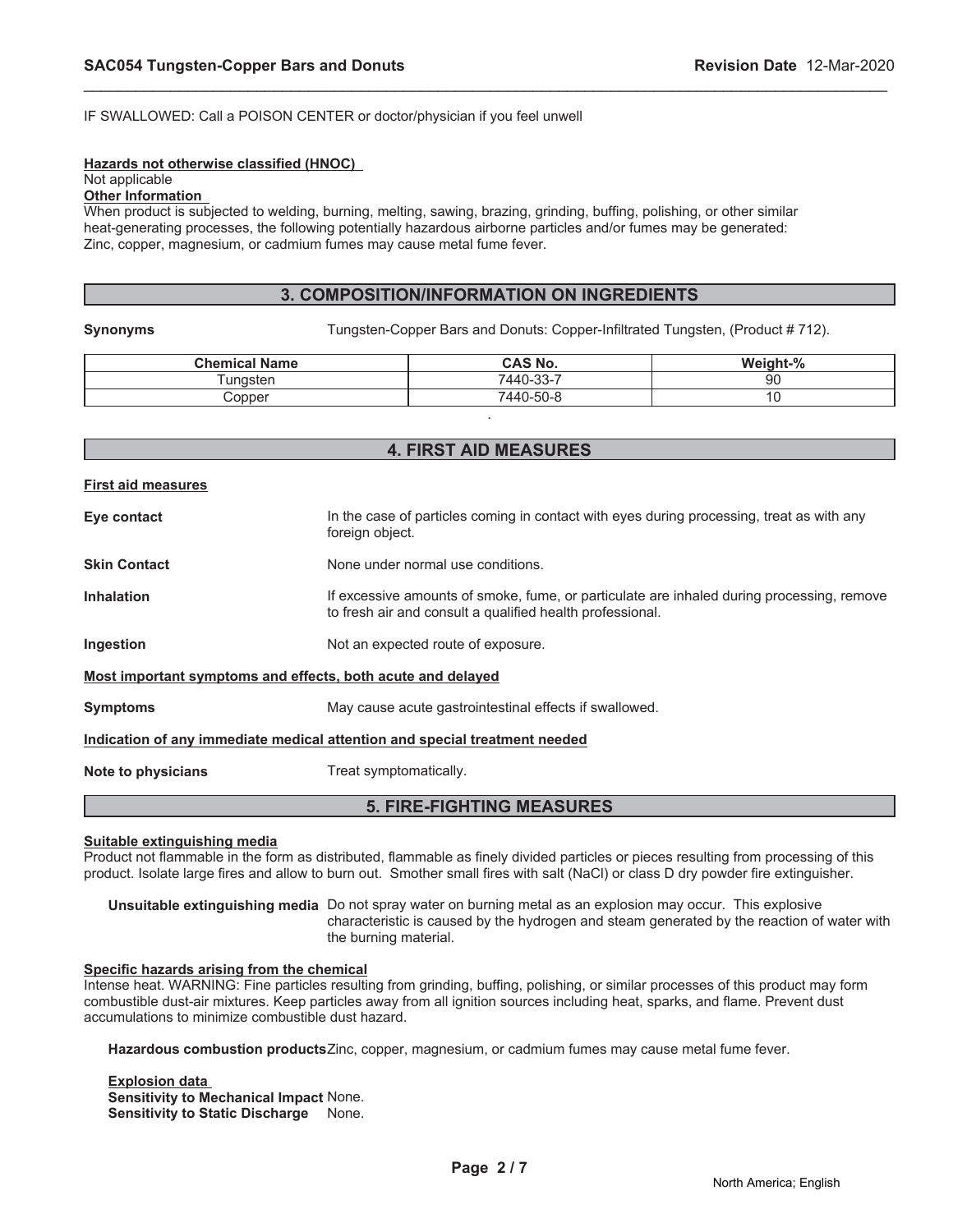#### **Protective equipment and precautions for firefighters**

Firefighters should wear self-contained breathing apparatus and full firefighting turnout gear.

| <b>6. ACCIDENTAL RELEASE MEASURES</b>                               |                                                                                                                                                                                                                                                                                                             |  |  |
|---------------------------------------------------------------------|-------------------------------------------------------------------------------------------------------------------------------------------------------------------------------------------------------------------------------------------------------------------------------------------------------------|--|--|
| Personal precautions, protective equipment and emergency procedures |                                                                                                                                                                                                                                                                                                             |  |  |
| <b>Personal precautions</b>                                         | Use personal protective equipment as required.                                                                                                                                                                                                                                                              |  |  |
| For emergency responders                                            | Use personal protective equipment as required.                                                                                                                                                                                                                                                              |  |  |
| <b>Environmental precautions</b>                                    |                                                                                                                                                                                                                                                                                                             |  |  |
| <b>Environmental precautions</b>                                    | Not applicable to massive product.                                                                                                                                                                                                                                                                          |  |  |
| Methods and material for containment and cleaning up                |                                                                                                                                                                                                                                                                                                             |  |  |
| <b>Methods for containment</b>                                      | Not applicable to massive product.                                                                                                                                                                                                                                                                          |  |  |
| Methods for cleaning up                                             | Not applicable to massive product.                                                                                                                                                                                                                                                                          |  |  |
|                                                                     | 7. HANDLING AND STORAGE                                                                                                                                                                                                                                                                                     |  |  |
| <b>Precautions for safe handling</b>                                |                                                                                                                                                                                                                                                                                                             |  |  |
| Advice on safe handling                                             | WARNING: Fine particles resulting from grinding, buffing, polishing, or similar processes of<br>this product may form combustible dust-air mixtures. Keep particles away from all ignition<br>sources including heat, sparks, and flame. Prevent dust accumulations to minimize<br>combustible dust hazard. |  |  |
| Conditions for safe storage, including any incompatibilities        |                                                                                                                                                                                                                                                                                                             |  |  |
| <b>Storage Conditions</b>                                           | Keep chips, turnings, dust, and other small particles away from heat, sparks, flame and<br>other sources of ignition (i.e., pilot lights, electric motors and static electricity).                                                                                                                          |  |  |
| Incompatible materials                                              | Dissolves in hydrofluoric acid.                                                                                                                                                                                                                                                                             |  |  |

\_\_\_\_\_\_\_\_\_\_\_\_\_\_\_\_\_\_\_\_\_\_\_\_\_\_\_\_\_\_\_\_\_\_\_\_\_\_\_\_\_\_\_\_\_\_\_\_\_\_\_\_\_\_\_\_\_\_\_\_\_\_\_\_\_\_\_\_\_\_\_\_\_\_\_\_\_\_\_\_\_\_\_\_\_\_\_\_\_\_\_\_\_

# **8. EXPOSURE CONTROLS/PERSONAL PROTECTION**

#### **Control parameters**

| <b>Chemical Name</b> | <b>ACGIH TLV</b>                                           | <b>OSHA PEL</b>                            |
|----------------------|------------------------------------------------------------|--------------------------------------------|
| Tungsten             | STEL: 10 mg/m <sup>3</sup> STEL: 10 mg/m <sup>3</sup> W    | (vacated) STEL: 10 $mg/m3$ (vacated) STEL: |
| 7440-33-7            | TWA: 5 mg/m <sup>3</sup> TWA: 5 mg/m <sup>3</sup> W        | $10 \text{ ma/m}^3$ W                      |
| Copper               | TWA: $0.2 \text{ mg/m}^3$ fume TWA: 1 mg/m <sup>3</sup> Cu | TWA: $0.1 \text{ mg/m}^3$ fume             |
| 7440-50-8            | dust and mist                                              | TWA: 1 $\text{ma/m}^3$ dust and mist       |

### **Appropriate engineering controls**

**Engineering Controls Avoid generation of uncontrolled particles.** 

#### **Individual protection measures, such as personal protective equipment**

**Eye/face protection** When airborne particles may be present, appropriate eye protection is recommended. For example, tight-fitting goggles, foam-lined safety glasses or other protective equipment that shield the eyes from particles. **Skin and body protection** Fire/flame resistant/retardant clothing may be appropriate during hot work with the product. Cut-resistant gloves and/or protective clothing may be appropriate when sharp surfaces are present.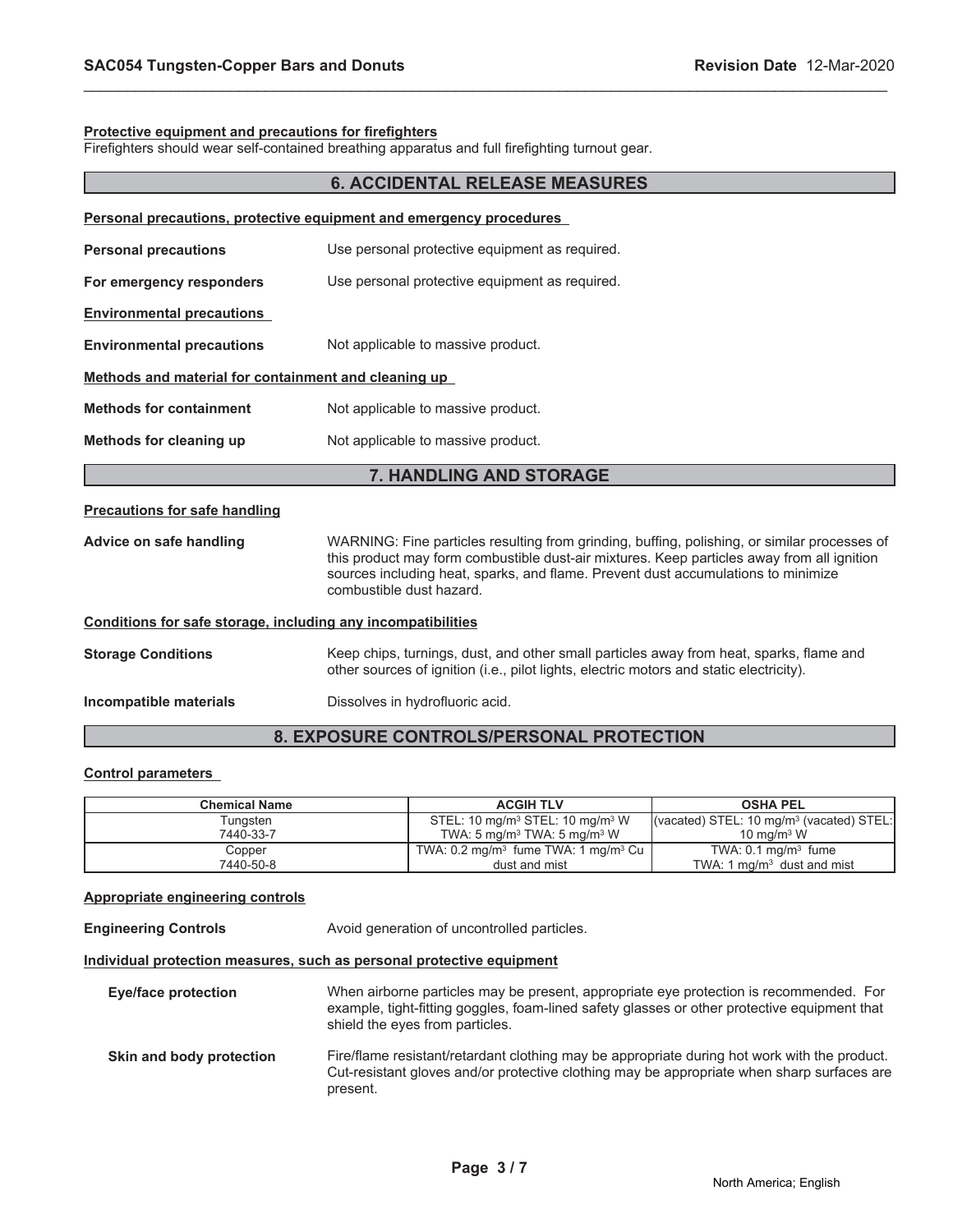| <b>Respiratory protection</b>         | When particulates/fumes/gases are generated and if exposure limits are exceeded or<br>irritation is experienced, proper approved respiratory protection should be worn.<br>Positive-pressure supplied air respirators may be required for high airborne contaminant<br>concentrations. Respiratory protection must be provided in accordance with current local<br>regulations. |
|---------------------------------------|---------------------------------------------------------------------------------------------------------------------------------------------------------------------------------------------------------------------------------------------------------------------------------------------------------------------------------------------------------------------------------|
| <b>General Hygiene Considerations</b> | Handle in accordance with good industrial hygiene and safety practice.                                                                                                                                                                                                                                                                                                          |

\_\_\_\_\_\_\_\_\_\_\_\_\_\_\_\_\_\_\_\_\_\_\_\_\_\_\_\_\_\_\_\_\_\_\_\_\_\_\_\_\_\_\_\_\_\_\_\_\_\_\_\_\_\_\_\_\_\_\_\_\_\_\_\_\_\_\_\_\_\_\_\_\_\_\_\_\_\_\_\_\_\_\_\_\_\_\_\_\_\_\_\_\_

# **9. PHYSICAL AND CHEMICAL PROPERTIES**

# **Information on basic physical and chemical properties**

| <b>Physical state</b><br>Appearance<br><b>Color</b>                                                                                                               | Solid<br>Various massive product forms<br>Copper     | Odor<br><b>Odor threshold</b>                                                                                                                                       | Odorless<br>Not applicable |
|-------------------------------------------------------------------------------------------------------------------------------------------------------------------|------------------------------------------------------|---------------------------------------------------------------------------------------------------------------------------------------------------------------------|----------------------------|
| <b>Property</b><br>рH<br>Melting point / freezing point<br>Boiling point / boiling range<br><b>Flash point</b>                                                    | Values                                               | Remarks • Method<br>Not applicable                                                                                                                                  |                            |
| <b>Evaporation rate</b><br>Flammability (solid, gas)                                                                                                              |                                                      | Not applicable<br>Product not flammable in the form as distributed.<br>flammable as finely divided particles or pieces<br>resulting from processing of this product |                            |
| <b>Flammability Limit in Air</b><br><b>Upper flammability limit:</b><br>Lower flammability limit:                                                                 |                                                      |                                                                                                                                                                     |                            |
| Vapor pressure<br><b>Vapor density</b><br><b>Specific Gravity</b><br><b>Water solubility</b>                                                                      | 17.12<br>Insoluble                                   | Not applicable<br>Not applicable                                                                                                                                    |                            |
| Solubility in other solvents<br><b>Partition coefficient</b><br><b>Autoignition temperature</b><br><b>Decomposition temperature</b><br><b>Kinematic viscosity</b> | $\overline{\phantom{a}}$<br>$\overline{\phantom{a}}$ | Not applicable<br>Not applicable<br>Not applicable<br>Not applicable                                                                                                |                            |
| <b>Dynamic viscosity</b><br><b>Explosive properties</b><br><b>Oxidizing properties</b>                                                                            | Not applicable<br>Not applicable                     | Not applicable                                                                                                                                                      |                            |
| <b>Other Information</b>                                                                                                                                          |                                                      |                                                                                                                                                                     |                            |
| <b>Softening point</b><br>Molecular weight<br><b>VOC Content (%)</b><br><b>Density</b><br><b>Bulk density</b>                                                     | Not applicable<br>1070 lb/ft3                        |                                                                                                                                                                     |                            |

**10. STABILITY AND REACTIVITY**

#### **Reactivity** Not applicable

**Chemical stability** Stable under normal conditions.

#### **Possibility of Hazardous Reactions**

None under normal processing.

**Hazardous polymerization** Hazardous polymerization does not occur.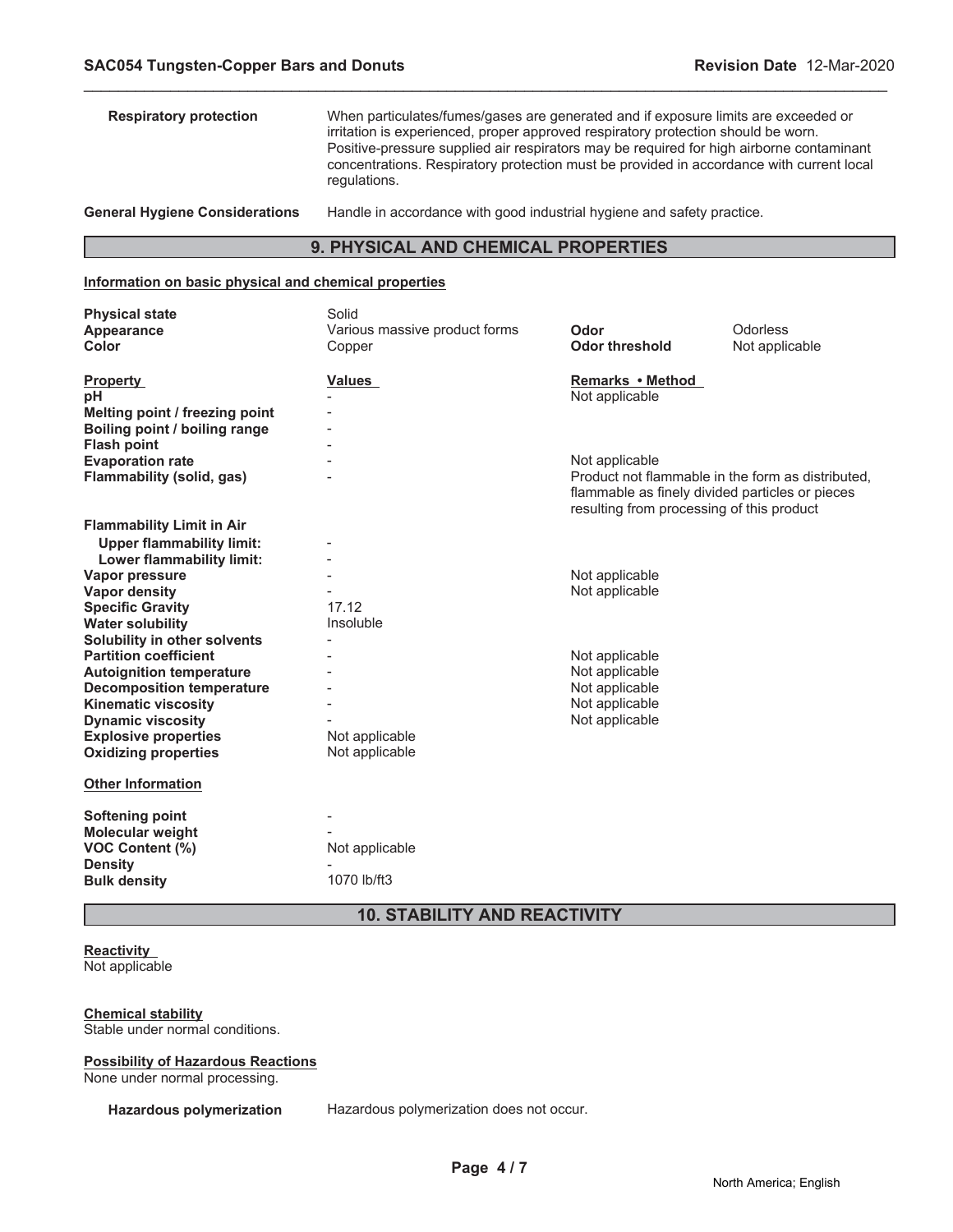#### **Conditions to avoid**

Dust formation and dust accumulation.

#### **Incompatible materials**

Dissolves in hydrofluoric acid.

#### **Hazardous Decomposition Products**

Not applicable.

# **11. TOXICOLOGICAL INFORMATION**

\_\_\_\_\_\_\_\_\_\_\_\_\_\_\_\_\_\_\_\_\_\_\_\_\_\_\_\_\_\_\_\_\_\_\_\_\_\_\_\_\_\_\_\_\_\_\_\_\_\_\_\_\_\_\_\_\_\_\_\_\_\_\_\_\_\_\_\_\_\_\_\_\_\_\_\_\_\_\_\_\_\_\_\_\_\_\_\_\_\_\_\_\_

## **Information on likely routes of exposure**

#### **Product Information**

| <b>Inhalation</b>   | Not an expected route of exposure for product in massive form. |
|---------------------|----------------------------------------------------------------|
| Eye contact         | Not an expected route of exposure for product in massive form. |
| <b>Skin Contact</b> | Product not classified.                                        |
| Ingestion           | Not an expected route of exposure for product in massive form. |

| <b>Chemical Name</b> | Oral LD50         | Dermal LD50       | <b>Inhalation LC50</b> |
|----------------------|-------------------|-------------------|------------------------|
| Tungsten             | $>$ 2000 mg/kg bw | $>$ 2000 mg/kg bw | $> 5.4$ mg/L           |
| 7440-33-7            |                   |                   |                        |
| Copper               | 481 mg/kg bw      | $>2000$ mg/kg bw  | $>5.11$ mg/L           |
| 7440-50-8            |                   |                   |                        |

#### **Information on toxicological effects**

**Symptoms** May cause acute gastrointestinal effects if swallowed.

#### **Delayed and immediate effects as well as chronic effects from short and long-term exposure**

| <b>Acute toxicity</b>             | Harmful if swallowed.   |
|-----------------------------------|-------------------------|
| <b>Skin corrosion/irritation</b>  | Product not classified. |
| Serious eye damage/eye irritation | Product not classified. |
| <b>Sensitization</b>              | Product not classified. |
| <b>Germ cell mutagenicity</b>     | Product not classified. |
| Carcinogenicity                   | Product not classified. |
| <b>Reproductive toxicity</b>      | Product not classified. |
| <b>STOT - single exposure</b>     | Product not classified. |
| <b>STOT - repeated exposure</b>   | Product not classified. |
| <b>Aspiration hazard</b>          | Product not classified. |

# **12. ECOLOGICAL INFORMATION**

#### **Ecotoxicity**

This product as shipped is not classified for aquatic toxicity.

| <b>Chemical Name</b> | Algae/aquatic plants       | Fish                         | <b>Toxicity to</b>          | <b>Crustacea</b>           |
|----------------------|----------------------------|------------------------------|-----------------------------|----------------------------|
|                      |                            |                              | microorganisms              |                            |
| Tungsten             | The 72 h EC50 of sodium    | The 96 h LC50 of sodium      | The 30 min EC50 of sodium I | The 48 h EC50 of sodium    |
| 7440-33-7            | tungstate to               | tungstate to Danio rerio was | tungstate for activated     | tungstate to Daphnia magna |
|                      | Pseudokirchnerella         | greater than 106 mg of W/L.  | sludge were greater than    | was greater than 96 mg of  |
|                      | subcapitata was 31.0 mg of |                              | 1000 mg/L.                  | W/L.                       |
|                      | W/L.                       |                              |                             |                            |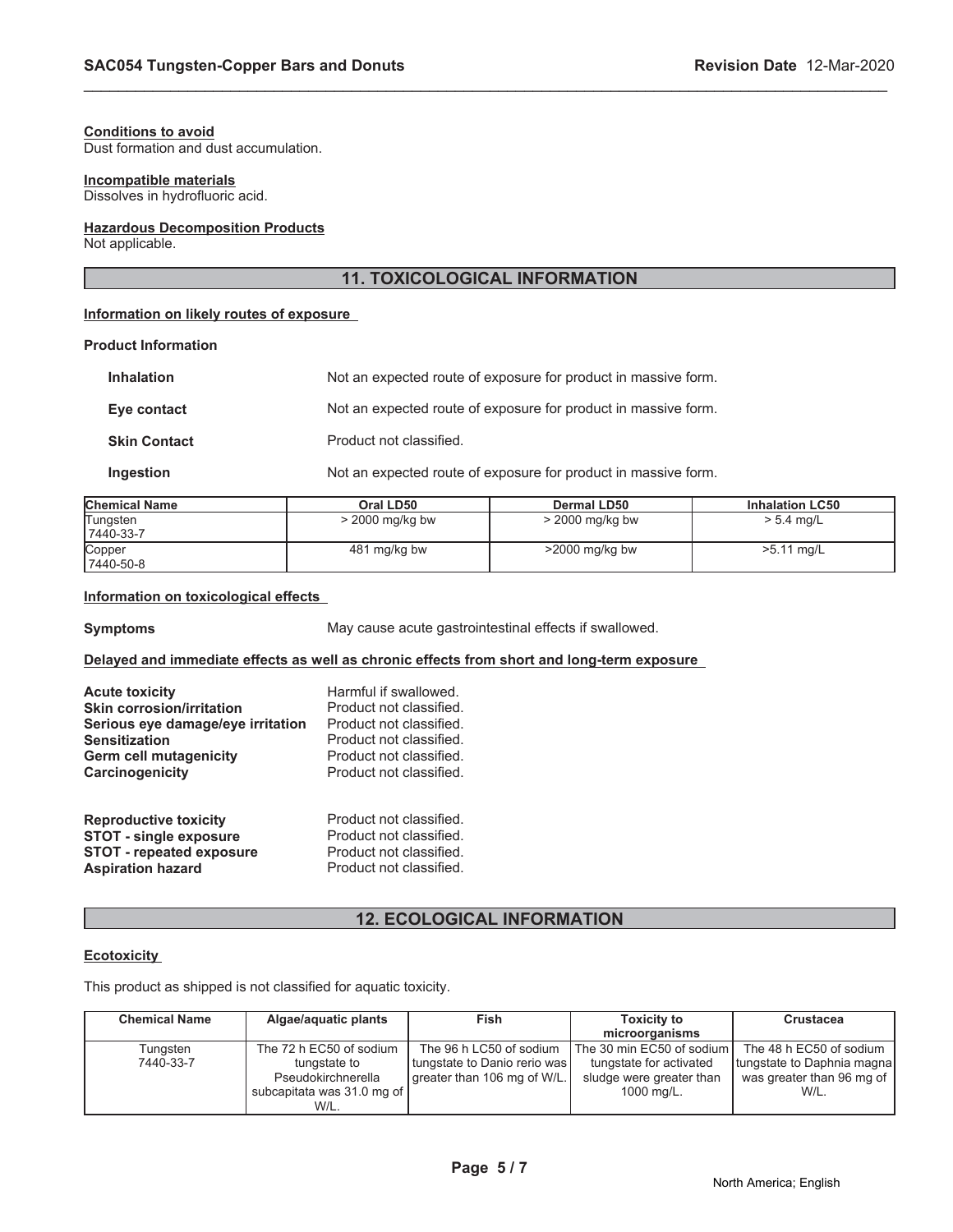| Copper    | The 72 h EC50 values of                              | The 96-hr LC50 for        | The 24 h NOEC of copper       | The 48 h LC50 values for              |
|-----------|------------------------------------------------------|---------------------------|-------------------------------|---------------------------------------|
| 7440-50-8 | copper chloride to                                   | Pimephales promelas       | chloride for activated sludge | Daphnia magna exposed to              |
|           | Pseudokirchneriella                                  | exposed to Copper sulfate | ranged from 0.32 to 0.64 mg   | copper in natural water               |
|           | Isubcapitata ranged between l                        | ranged from 256.2 to 38.4 | of Cu/L.                      | ranged between 33.8 µg/L              |
|           | $30 \mu q/L$ (pH 7.02, hardness                      | ug/L with water hardness  |                               | $\lfloor$ (pH 6.1, hardness 12.4 mg/L |
|           | 250 mg/L CaCO3, DOC 1.95 increasing from 45 to 255.7 |                           |                               | CaCO3, DOC 2.34 mg/L)                 |
|           | mg/L) and 824 $\mu$ g/L (pH                          | $mq/L$ .                  |                               | and 792 µg/L (pH 7.35,                |
|           | $6.22$ , hardness 100 mg/L                           |                           |                               | hardness 139.7 mg/L                   |
|           | CaCO3, DOC 15.8 mg/L).                               |                           |                               | CaCO3, DOC 22.8 mg/L).                |

\_\_\_\_\_\_\_\_\_\_\_\_\_\_\_\_\_\_\_\_\_\_\_\_\_\_\_\_\_\_\_\_\_\_\_\_\_\_\_\_\_\_\_\_\_\_\_\_\_\_\_\_\_\_\_\_\_\_\_\_\_\_\_\_\_\_\_\_\_\_\_\_\_\_\_\_\_\_\_\_\_\_\_\_\_\_\_\_\_\_\_\_\_

#### **Other adverse effects**

# **13. DISPOSAL CONSIDERATIONS**

#### **Waste treatment methods**

| <b>Disposal of wastes</b> | Disposal should be in accordance with applicable regional, national and local laws and<br>regulations. |
|---------------------------|--------------------------------------------------------------------------------------------------------|
| Contaminated packaging    | None anticipated.                                                                                      |

# **14. TRANSPORT INFORMATION**

**DOT** Not regulated

|                           | <b>15. REGULATORY INFORMATION</b> |
|---------------------------|-----------------------------------|
| International Inventories |                                   |
| <b>TSCA</b>               | Complies                          |
| <b>DSL/NDSL</b>           | Complies                          |
| <b>EINECS/ELINCS</b>      | Complies                          |
| <b>ENCS</b>               | Complies                          |
| <b>IECSC</b>              | Complies                          |
| <b>KECL</b>               | Complies                          |
| <b>PICCS</b>              | Complies                          |
| <b>AICS</b>               | Complies                          |
|                           |                                   |

 **Legend:** 

 **TSCA** - United States Toxic Substances Control Act Section 8(b) Inventory

 **DSL/NDSL** - Canadian Domestic Substances List/Non-Domestic Substances List

 **EINECS/ELINCS** - European Inventory of Existing Chemical Substances/European List of Notified Chemical Substances

 **ENCS** - Japan Existing and New Chemical Substances

 **IECSC** - China Inventory of Existing Chemical Substances

 **KECL** - Korean Existing and Evaluated Chemical Substances

 **PICCS** - Philippines Inventory of Chemicals and Chemical Substances

 **AICS** - Australian Inventory of Chemical Substances

#### **US Federal Regulations**

#### **SARA 313**

Section 313 of Title III of the Superfund Amendments and Reauthorization Act of 1986 (SARA). This product contains a chemical or chemicals which are subject to the reporting requirements of the Act and Title 40 of the Code of Federal Regulations, Part 372

| <b>Chemical</b><br>Name | <b>SNO.</b><br>ברש | $\mathbf{a}$<br>Weight | 242<br><b>Values</b><br>.nreshold<br>. п<br>70<br>. . |
|-------------------------|--------------------|------------------------|-------------------------------------------------------|
| Copper<br>7440-50-8     | $-2$<br>-5U-<br>44 |                        |                                                       |

#### **SARA 311/312 Hazard Categories**

**Acute health hazard** Yes